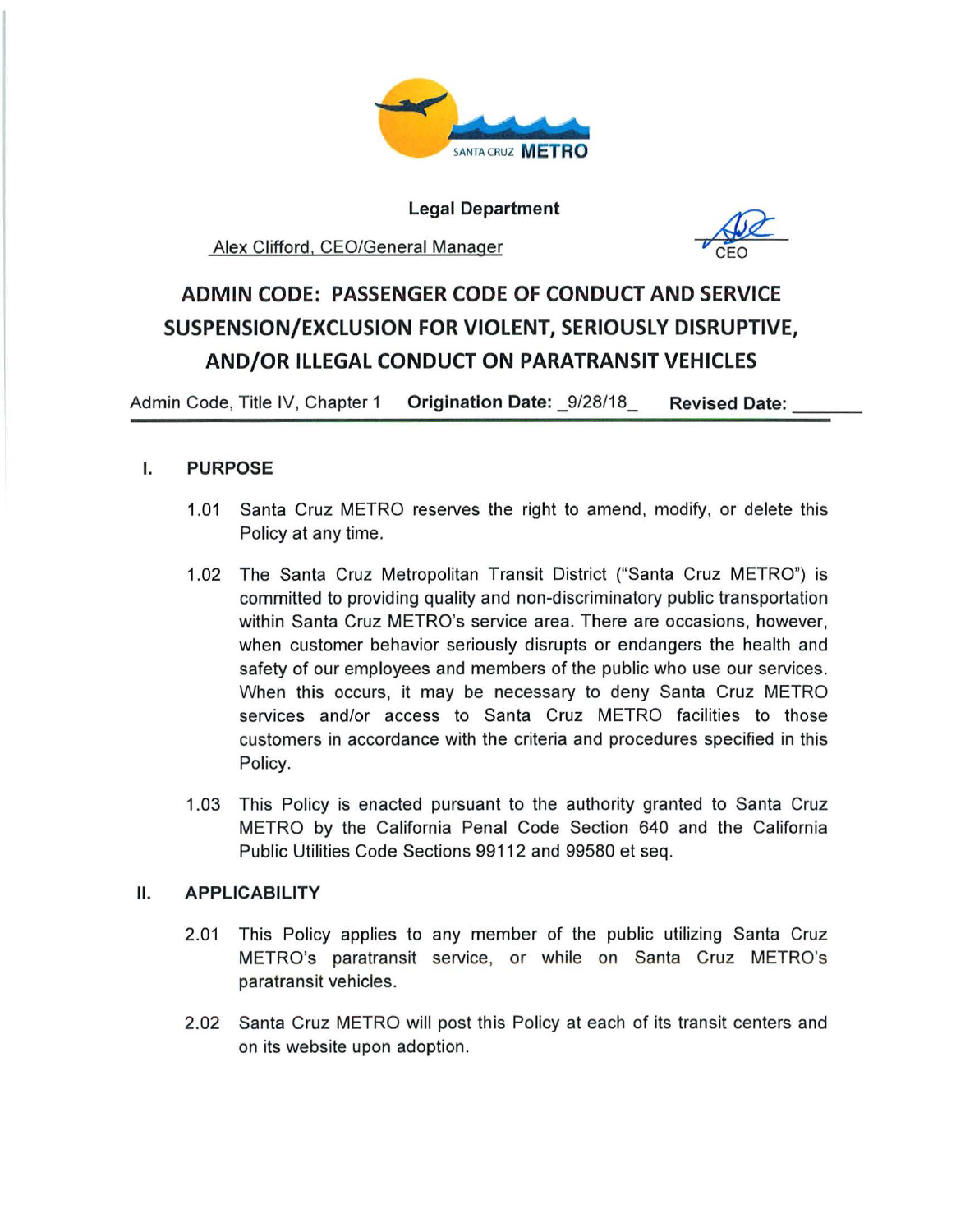### **111. CRITERIA FOR SUSPENSION OF PARATRANSIT SERVICE**

- 3.01 In accordance with Section 37.5(h) of the ADA regulations, the Santa Cruz Metropolitan Transit District (METRO) will not permit passengers to ride its paratransit services who have exhibited behavior that is violent, seriously disruptive, or illegal. Violent, seriously disruptive and/or illegal conduct (hereinafter referred to as "Suspendable Conduct"), including, but is not limited to, the following conduct:
	- A. Eat, drink, play radios, cassette players, mp3 players, or CD players (without headphones), or litter on vehicles;
	- B. Intentionally soil the vehicle with bodily fluids or waste;
	- C. Fail to maintain acceptable standards of personal hygiene, which could expose passengers and drivers to health and safety risks;
	- D. Distract the driver or interfere with or damage the vehicle or equipment;
	- E. Use abusive, threatening, or obscene language;
	- F. Commit violent or illegal actions or any criminal conduct prohibited by the California Penal Code;
	- G. Fraudulently obtain paratransit service for themselves or others;
	- H. Behave in ways that seriously disrupt the service or delay the vehicle;
	- I. Harass, abuse or threaten other riders or METRO staff;
	- J. Wear strong fragrances;
	- K. Smoke (including electronic or "vaping" devices) on, or within forty (40) feet, of the vehicles.

# IV. **PROCEDURES FOR SUSPENSION AND/OR EXCLUSION**

4.01 Depending on the severity of the incident, service may immediately be suspended to passengers who engage in Suspendable Conduct. METRO shall conduct an investigation of the Suspendable Conduct, which shall include interviewing the passenger involved in the Suspendable Conduct, and shall make a determination of the length of the suspension within 10 working days from the date of the incident resulting in the suspension. In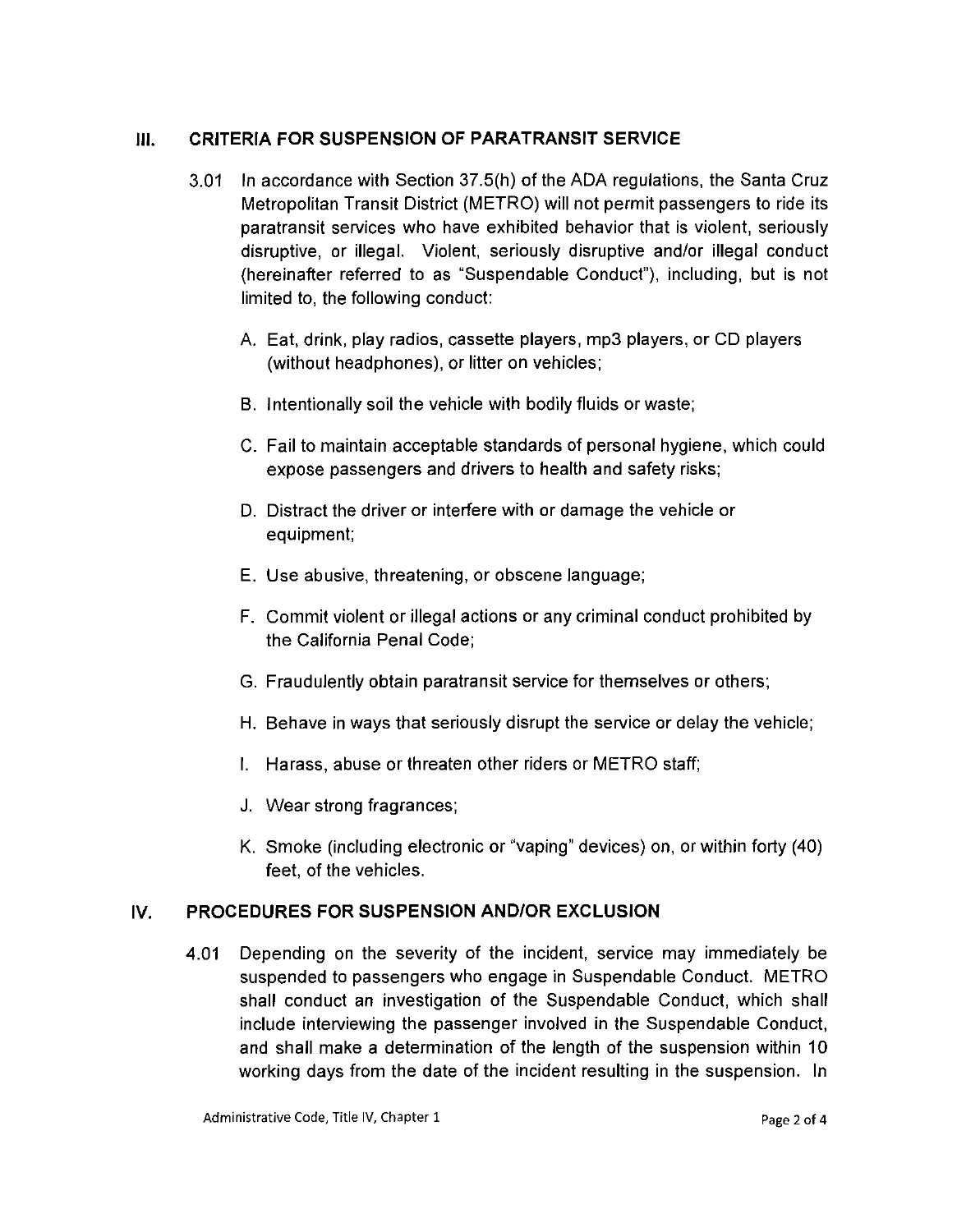determining the length of the suspension, and the conditions for the reinstatement of the suspended passengers riding privileges, METRO staff shall consider the cause of the Suspendable Conduct and METRO staffs ability to resolve the matter in conjunction with the suspended passenger, his/her caretaker and/or the appropriate community service agency to ensure the Suspendable Conduct will cease. Repeated incidents of Suspendable Conduct also will be factored into the length of the suspension.

# **V. PROCEDURES FOR APPEAL OF SUSPENSION AND/OR EXCLUSION**

- 5.01 Riders may appeal the suspension of their service by submitting a written request for an appeal to METRO's Administrative office, at 110 Vernon Street, Santa Cruz. CA 95060 within 10 calendar days of the date of the determination of the length of the suspension.
- 5.02 If an individual is unable to submit a written appeal, because of a disability, he/she may contact Santa Cruz Metro's Customer Service Supervisor at (831) 425-8600, who will tape record the conversation with the individual's knowledge and consent. The individual making the appeal must identify himself/herself (for verification purposes only) and provide all other necessary information in order for the appeal to be processed. The appeal will be mailed to the individual for verification and signature (if possible). The appeal will not be processed until the appeal is received back by Santa Cruz Metro, signed by the individual or, if unable because of a disability to sign the form, by the representative, as verification of its accuracy.
- 5.03 An appeals panel will be convened within 30 days from the time METRO receives a written request for an appeal. Depending on the severity of an incident. riders appealing a suspension based on Suspendable Conduct may not be allowed to continue to ride until the appeals panel issues a written decision on the case. The appeals panel shall issue a written decision on the appeal within 10 working days from the date the appeal is heard.

# **VI. ADMINISTRATION OF POLICY**

6.01 Suspendable Conduct, which is determined to be due to a disability of the rider, may not result in a suspension. However, METRO may require the rider to travel with a Personal Care Attendant (PCA) if it is established that the rider's behavior poses a significant, potential threat of harm to other